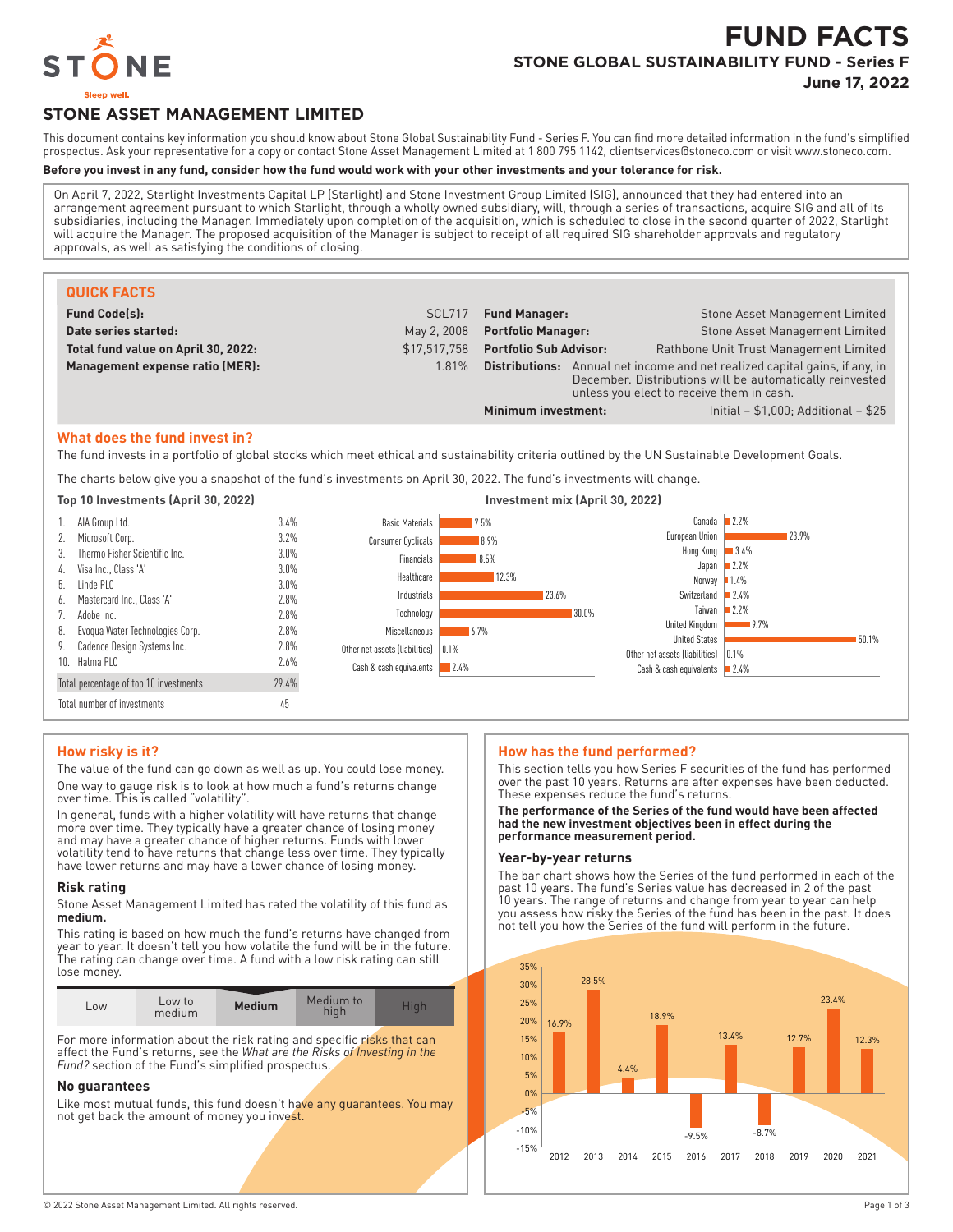

#### **Best and worst 3-month returns**

This table shows the best and worst returns for Series F securities of the fund in a 3-month period over the past 10 years. The best and worst 3-month returns could be higher or lower in the future. Consider how much of a loss you could afford to take in a short period of time.

|              | <b>Return</b> | $\vert$ 3 months ending | If you invested \$1,000 at the beginning of the period |
|--------------|---------------|-------------------------|--------------------------------------------------------|
| Best return  | 18.43%        | April 30, 2017          | Your investment would rise to \$1.184.30.              |
| Worst return | $1 - 17.87%$  | March 31, 2022          | Your investment would drop to \$821.30.                |

#### **Average return**

The annual compound return of the Series of the fund was approximately 7.0% over the past 10 years. If you had invested \$1,000 in the Series of the fund 10 years ago, your investment would now be worth \$1,966.23.

## **Who is this fund for?**

#### **This fund is suitable for investors:**

- Seeking capital growth and exposure to global stocks which meet ethical and sustainability criteria
- With a mid-term to long-term investment horizon with a medium risk tolerance

This fund may not be suitable for investors with a short-term investment horizon.

## **A word about tax**

In general, you'll have to pay income tax on any money you make on a fund. How much you pay depends on the tax laws where you live and whether or not you hold the fund in a registered plan such as a Registered Retirement Savings Plan or a Tax-Free Savings Account.

Keep in mind that if you hold your fund in a non-registered account, fund distributions are included in your taxable income, whether you get them in cash or have them reinvested.

#### **How much does it cost?**

The following tables show the fees and expenses you could pay to buy, own and sell Series F securities of the fund.

The fees and expenses – including any commissions – can vary among series of a fund and among funds. Higher commissions can influence representatives to recommend one investment over another. Ask about other funds and investments that may be suitable for you at a lower cost.

#### **1. Sales charges**

When you purchase Series F securities of the fund, you do not pay a sales charge. Instead, you may be required to pay your representative's firm a negotiated fee for investment advice and other services that it provides to you.